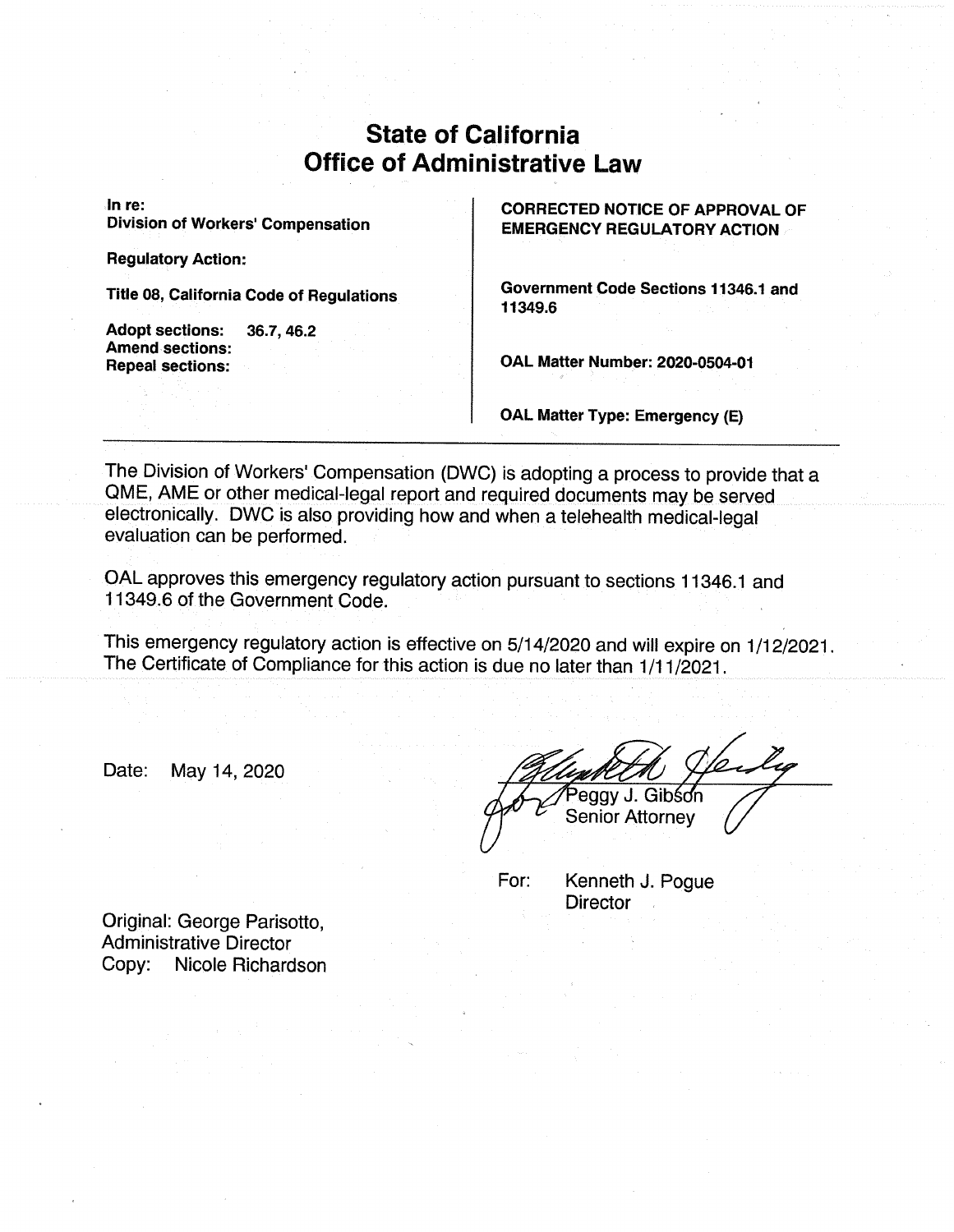## CORRECTED OAL REPORT TO THE PUBLISHER

| <b>OAL Matter Number</b>                                     | 2020-0504-01                                                                                                                                                                                                                           |
|--------------------------------------------------------------|----------------------------------------------------------------------------------------------------------------------------------------------------------------------------------------------------------------------------------------|
| <b>OAL Matter Type</b>                                       | Emergency (E)                                                                                                                                                                                                                          |
| <b>Agency Name</b>                                           | Division of Workers' Compensation                                                                                                                                                                                                      |
| Title(s)                                                     | 08                                                                                                                                                                                                                                     |
| <b>OAL Action</b>                                            | Approval                                                                                                                                                                                                                               |
| Date filed with<br><b>Secretary of State</b>                 | 5/14/2020                                                                                                                                                                                                                              |
| <b>Effective Date</b>                                        | 5/14/2020                                                                                                                                                                                                                              |
| <b>Custom History Note</b><br>(if any)                       | Emergency filed 5-14-2020 extended 60 days<br>(Executive Order N-40-20). A Certificate of<br>Compliance must be transmitted to OAL by 1-11-2021<br>or emergency language will be repealed by<br>operation of law on the following day. |
| <b>Note to Publisher/Special</b><br>Instructions (if any)    |                                                                                                                                                                                                                                        |
| <b>Print Attachments?</b>                                    | $\bigcirc$ Yes $\bigcirc$ No<br>$C \, N/A$                                                                                                                                                                                             |
| Changes in text from prior<br>emergencies?                   | $\bigcirc$ Yes $\bigcirc$ No<br>$\odot$ N/A                                                                                                                                                                                            |
| <b>Certificate of Compliance</b><br>due date (if applicable) | 1/11/2021                                                                                                                                                                                                                              |
| <b>Expiration Date (if applicable)</b>                       | 1/12/2021                                                                                                                                                                                                                              |
| <b>Reviewed by:</b>                                          | Peggy J. Gibson                                                                                                                                                                                                                        |

peggy.gibson@oal.ca.gov, (916) 323-6805